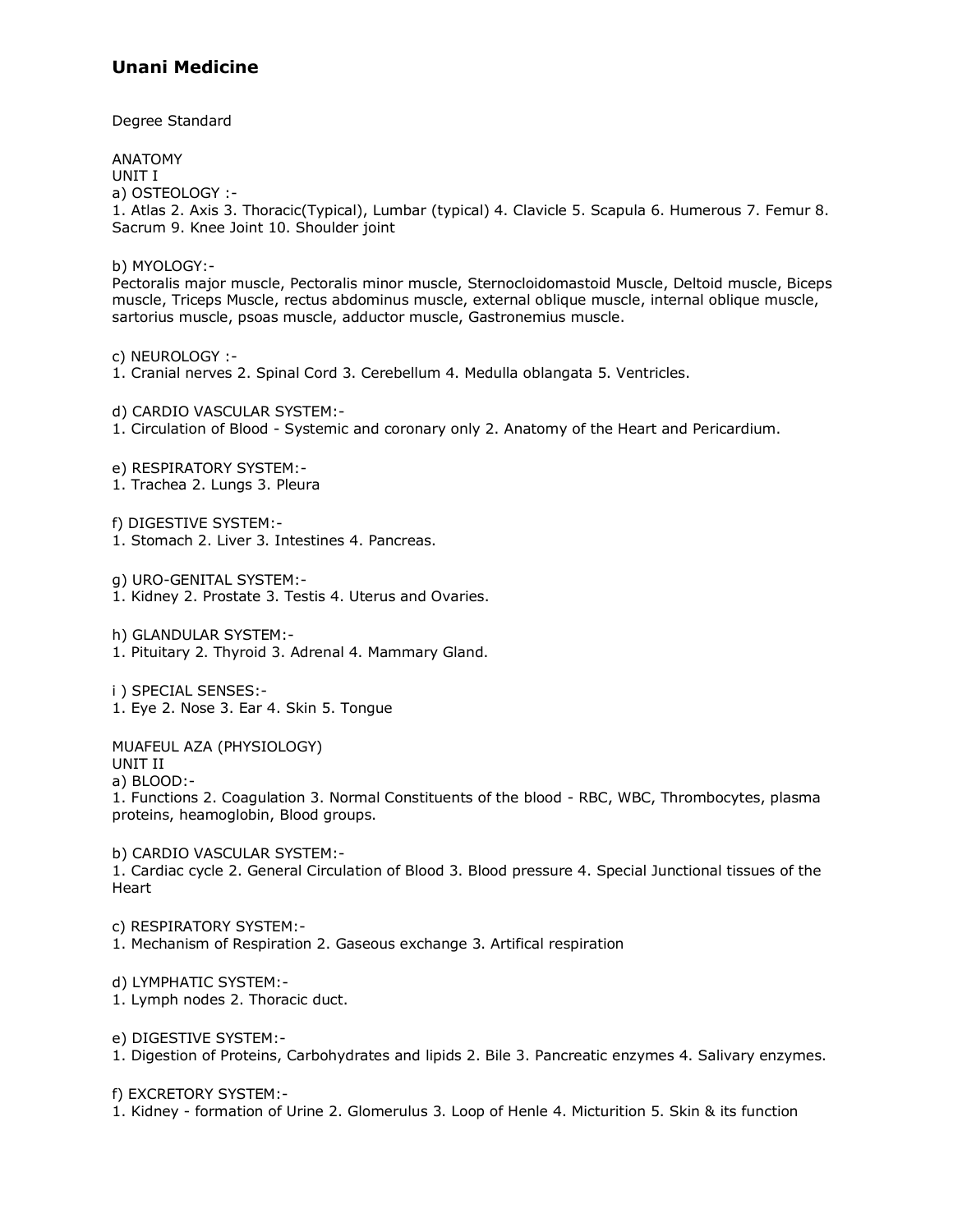g) NERVOUS SYSTEM:-

1. Functions of cranial nerves 2. Functions of Medulla Oblangata 3. Functions of Cerebellum 4. CSF 5. Fucntions of Spinal Cord 6. Functions of Autinomic Nervous System

h) ENDOCRINE GLANDS:-

1. Functions of pituitary gland 2. Functions of thyroid gland 3. Functions of Adrenal gland 4. Functions of endocrine pancreas 5. Functions of testis 6. Functions of Ovaries.

i) VITAMINS:-1. Fat Soluble vitamin - A, D, E, K 2. Water Soluble Vitamins - 'B' Complex - B, B2, B3, B6, B12, Vitamin C, Folic acid

UNIT III UMOOR -E - TABIYA:-A) ARKAN B) MIZAJ C) AKHLAT D) AZA E) ARWAH F) OUWAH G) AF'AL

UNIT IV

KULLIYAT AND ADVIA (Materia Medica-I):-(A) DAWA - GHIZA-ZUL KHASA (B) ADVIA KA MIZAJ (C) DARJAT-E-ADVIA (D) TASEER - E-ADVIA(E) ISTIHALAT - KI - KAMI - O - BESHI - KE ASBAB (F) TABAYEE KHUSOOSIYAT - E- ADVIA (G) ADVIA KIAJZAY - E - TARKIBIYA (H) ASHKAL - E - ADVIA (I) ADVIA L KE - MAZE (J) ADVIA - E-KA-TAHFFUZ (K) ISTILAHAT - AKKAL, JALI, HALIQ, HABIS SUDDAM DAFA-E-TASHANNUJ - DAFA - E-HUMMA, DAFA-TAFFUN, MUDIR MUSHIL, MONZIJ, MUHALLIL, MULATTI F - MUKHRIZ - E - BALGHAM -MUAWWI - E -BAH MUGHALLIJ - MUALLID - E - LABAN - MUSHTAHI, KASIR REEH, MUFATTEH -SUDAD MUFATTIT - E - HASAT - QATIL - E - KIRM - E - SHIKAN - MUKHARRIJ - E - ZANEEN - O - MASHEEMA - MUTEEB - E-DEHAN - GHASSAL - MUSAKKIN - MUKHADIR, MUQAWW - E- AZA -E - RAYEESA - MUFARRAH -MUHARRIK - E- QULB - O - DAWRAN-KHOON MUHARRIK - E- ASAB - MUNAWWIM

UNIT V

ILMUL - ADVIA(MUFRADAT) (MATERIA - MEDICA - PART - II) :-

Habitat, functions, uses, and desage of the following Herbal, mineral and animal unani single drugs. ABRAK - ABHAL - Abresham - Azarakhi - aspand - Isapghol Ustakhudus - Asgandh - Asaroon - Asrole -Afsanteen - Afiyoon - Aftimoon - Agagia - Ikleelul Malik - Aloobokar - Amila - Anar - Anjabar - Badam - Badranj Boya - Badiyan - Baranjasif - Bazarul Banj - Busud - Bisfaij - Biskhopra - Bisbasa - Bakaim -Biladur Balsan - Banafsha - Boozidan - Behdana - Behroza - Beesh - Bahman Surkh - o - Safed - Bed Sada - Bed Mushk - Belgiri - Perse Oushan - Palas Papda - Pambadana - Papita - Talmakhana -Tukhmkerfas - Tukhm Balongu - Turbud Sufed - Turanj - Turanjbeen - Turub - Tinkar - Tooth Toodri Sufed - O -zard - Anjeer - Salab Misri - Jaosheer - Jamun - Jadwar - Jundbedaster - Juntiyana -Jawakhar - Jozmasil-Josbuwa - Chalghooza - Chob/Zard-Chob Cheini - Habbul Ass - Habbul Khil Khil -Habbul Ghar - Hijarulyahood-Hilteeth Hanzal - Khaksi - Khubbazi - Khabsul Hadeed - Kharpaza -Khnrdil - Khash Khash - Khitmi - Khoolanjan - Khayarin - Khayar Samber - Dar E Hald - Dar chini -Darmana Turki - Daroonaj Akhrabi - Dammul Agwain - Rubbusoos - Raal - Raskapoor - Rawsat -Reghan - Bedanjeer - Rihann - Regmahi - Revand chini - Zarawand Mudaharij - Zarishk - Zarnabad -Zoofa - Zafaran - Zamarud - Zanjabeel - Zeharmohra - Zeera - Sapistaan - Satawar - Sadab - Satte -Ajwain - Sarphooka Sartan - Saad kooi - Saqmoonia - Silajit - Sammul Faar - Sana Makki -Sumbulutteeb - sange Jaarhat - Sangh Saare Mahi - Singhada - Surinjan Talq - o - Sheerin - Seer -Seemaab - Sendhoor - Shatra - Shabbe Yemanni - Shaqaqul - Misri - Shikayee - Shangraf -Shoragalmi - Shoneez - Shetraj Hindi - Sadaf - Sater Faarsi - Simagh Arabi - Sandal Sufed - o - Surich - Tabasheer - Tootia - Aagar Qarha - Asal - Ushba - Usare Revand - Ageegh - Unnab - Amber ashhab -Ud Saleb - Garigoon - Ghafis - Farfiyoon - Faranj Mishk - Filfilain - Folad - Qaranfal - Qarnul Ayal -Bhang - Kat Sufed - Kasni-Kafoor - Kakda Singhi - Kaknaj - Kibreet - Kababchini - Katan - Kasoos -Kasondi - Kishmish - Kamela - Kundur - Kanocha - Koknaar - Kahruba - Gajar - Gouzuban - Gile Armani - Gule Surkh - Gul Banafsha - Gul Dhawa - Gile Multani - Gul Naar - Gilo - Gheekwar - Lajward - Lisanul Asafeer - Lak Maghsool - Lodh Pathani - Malkangni - Mazoo - Marian - Marzaniosh -Murdarsing - Murmakki - Sanamakki - Marwarid - Mushk - Mastagi - Mujhil - Mundo - Medalakdi -Majeet - Naarjeel Daryayee - Nukhra - Namak Sambar - Namak Lahoori - Medalakdi - Majeet -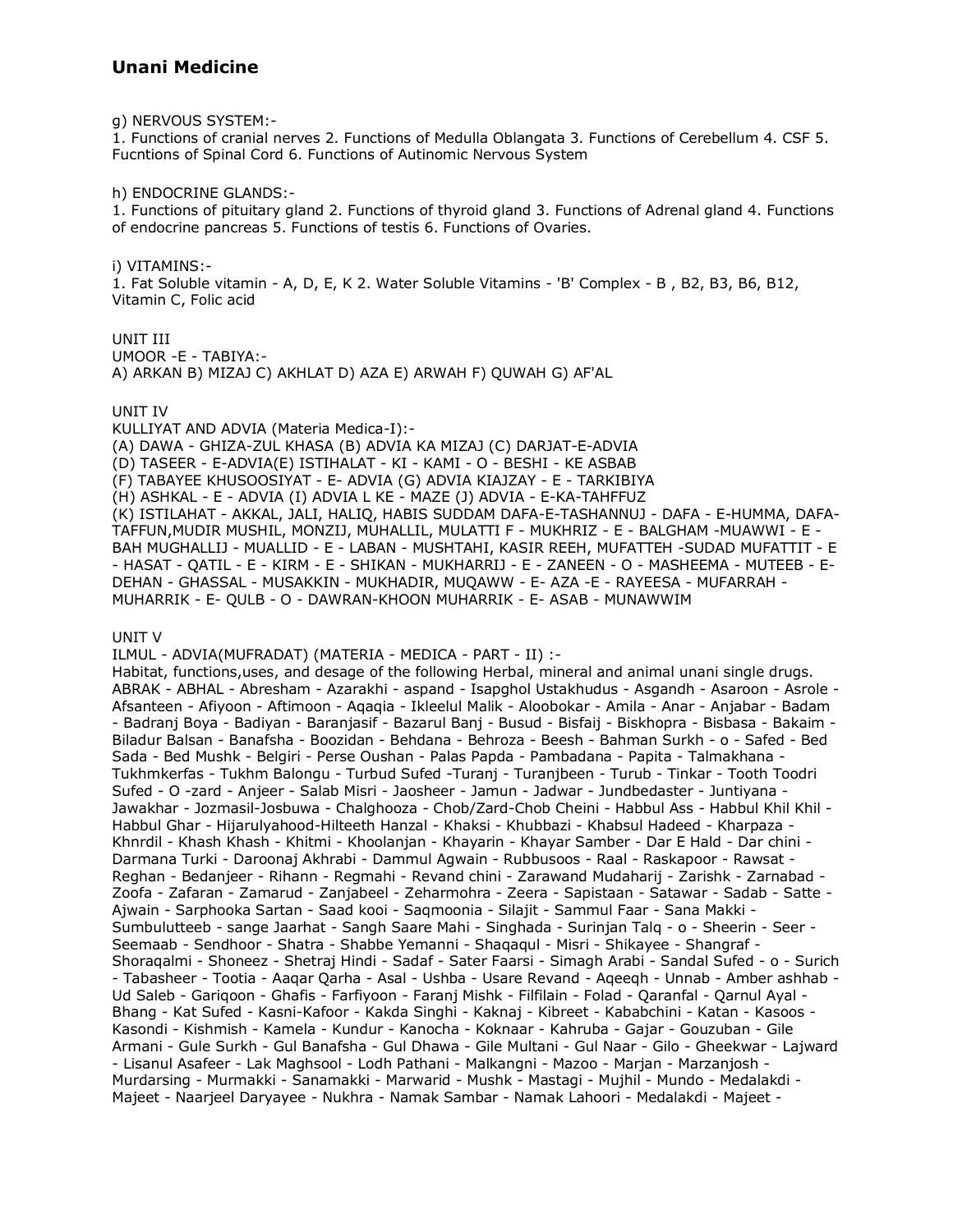Naarjeel Daryayaee - Nukhra - Namak - Sambar - Namak Lahoori - Noushader - Neem - Nilofar - Waj Turki - Hazaardani - Hadtal warkhi - Halela Zard - Halea siyah - Helela . Kabli - Haliyoon - Hirakasees Heel - Khurd - o-kalan - Yaqoot - Yabrooj - Yashab Antiseptic and Disinfectants - Vaccine - Serum Modern Pharmachology: Adoosa, Madar, Babchi, sibr, kali zeeri Bhangra. Bhooinamla - Finduq, Tukhm - E - Piyaz - Kharateen, Beerbhoti Shambalu, Chilbeenj - Karanjwa.

UNIT VI LMUL ADWIA MURAKKABAT ( MATERIA MEDICA PART III ):- NUSKHEJAT (FORMULAE) 1 ITHRIFHAL KISHNEEZ 2 ITHRIFHAL USTUKHUDOOS 3 MAJOON - E - FALASIFA 4 MAJOON - E - USHBA 5 KHAMEERE - GAUZUBAN 6 KHAMEER - E - ABRESHAM 7 JAWARISH KAMOON 8 RUB - E- AMILA 9 LABOOB - E- SAGHEER 10 LAOOQ - E - SAPISTAN 11 MAJOON - E- DABIDUL UARD 12 LAOOQ - E - SAPISTAN 13 MAJOON - E- DABIDUL UARD 14 SHARBATH BUZOORI 15 SHARBATHE DEENAR 16 HABB - E- SURINJAN 17 HABB - E - TINKAR 18 HABB - E - KABID NOUSHADRI 19 SAFOOF - E - TABASHEER 20 SAFOOF - E - ZIABATUS 21 QHURS - E - KAHARUBA 22 QHURS HUMMA 23 ZIMAD - E - MUHALIL 24 ARO - E - AJEEB ( JOWHER - E - SHIFA) 25 AEQ - E - SHIFA - E- CHASHM 26 MARHAM - E - KAFOORI 27 ROGHAN - E - SURKH 28 BARSHASHA 29 TIRYAQ - E - ARBA 30 KUSHT - E - SARTAN 31 KUSHI - E - QALAI 32 KUSHTA - E - HAJRAL YAHOOD 33 ROGHAN - E - GUL 34 ROGHAN - E - BANAFSHA 35 ROGHAN - E - LABOOB - E - SABA 36 DAYAQOOZA 37 HABB - E - SHIFA 38 SAFOOF - E - JIRYAN 39 SAFOOF - E - HAZIM 40 SIKANJABEEN UNIT VII LMUL ADWIA MURAKKABAT ( MATERIA MEDICA PART III ):- NUSKHEJAT (FORMULAE)

ILMUL ADWIA - SAIDLA : (MATERIA MEDI CA - IV):-

1. Description of Istelahat - E - Dawasazi :

a)TAKHTEE b) DAKH - O - RAZ c) BURD d) MATBOOKH e) KHISANDA (NAQHU) f)TAKLEES g) MOHARIQ h)ITHFA I) IQLA j) MUKHASHIRk) MUSAFFA l) MUDABBIR m)TAR SEEB n) GHASSAL o) IRGHA p)TAHBEEB q)TAHMNEES r) TAKHNEER s) TASEED t)TAQTEER u) SHIYAF v) ZIMAD w)TILA x) GHERGHARA y) MUZMIZA z) MUGHRABAL

2. Preparation of i) MAJOON ii) SHARBAT iii) KUSHTA iv) LAWOOL v) KHAMEERA vi) JAWARISH vii)GULKHAND viii) ROGHANIYAT ix) MURABBIJAT x)HABOOB.

3. Purification of certain poisonous drugs: I) HABBUS SALATEEN ii) KUCHLA iii) SAMMULFAR iv) AFIYOON v) GANDHAK vi) SHANGRAF vii) SEEMAB viii) BHILAWAN ix) BEESH x) RASKAPOOR.

4. Important Unani Preparations : i) MAUL ASAL ii) MAUSH SHAYIR iii) MULJUBN iv)MAULLEHAM v)MAUL BAKHOOL vi)MAULFAWAKIHA vii)AAB-E-KASIQ SABZ MURAWWING viii) AAB-E-TURB SABZ MURAWWIQ ix)MAUL USOOL x)MAUL BUZOOR.

UNIT VIII ILMUL AMRAZ (PATHOLOGY) : a) AHWAL - E - BADAN (SEHAT, MARZ, HALAT -E- SALISA b) SUE - MIZAJ (MUFRAD, MURKKAB) - (SAZIJ-O- MADDI) c) AMRAZ - E - TARKEEB d) TAFARRUQ - E - ITTI SAL e) WARM - KE - AQSAM - O - ALANAT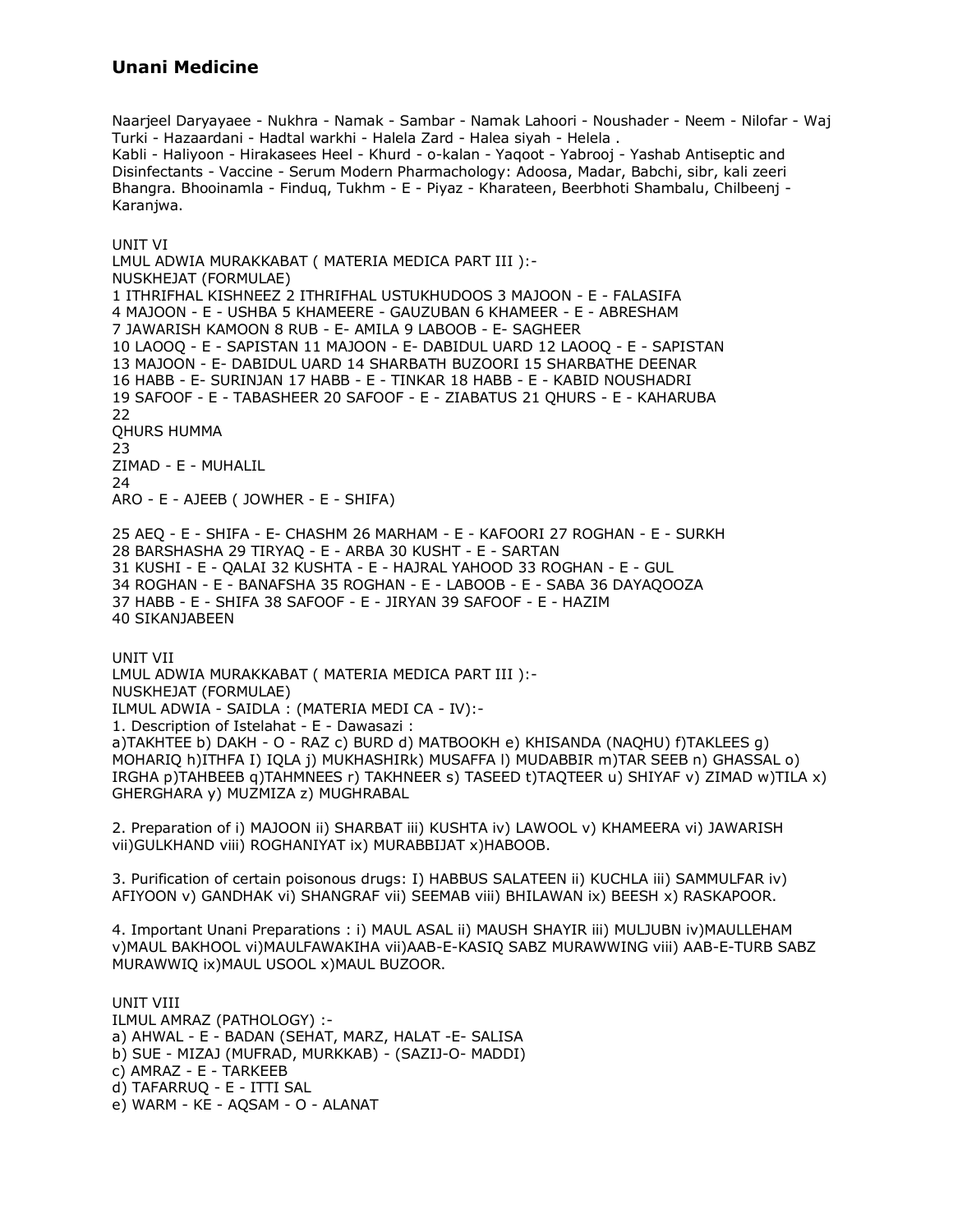f) AKHLAT - E - ARBA - KI - IMTILAYEE ALAMATEEN g) WAJA - KI - AQSAN. h) ILTIHAB AUR USKE AQSAM - O - INDIMAL. i) FASAD-E-SHEHMI i) QUILLATUDDAM k) TAQASSURUDDAM I) SALAT-E-HAMIDA-O-KHABEESA m) AMRAZ-O-UFOONIYA - AATISHAK SUZA K-WARM-E-ASLUC UZN KHUNNAQ, WARM-E-KABID HAD-DAUL ASAD-SIL-CHOLERA, AIDS, HUMMA-E-MEWIYA HUMMA-E-AJAMIA

n) AMRAZ -E-QULB ii) ZABAHE-SADRIYA iii) INSIDAD -E SHRYAN -E- IKLEELI iv) MAITATUL QULB iv) ZIQTUDDAM BAWI vi) DAWWALI

o) AMRAZ -E- MEDA - O- AMA: I) ARAH - E - MEDA II) ARAH - E - ASNA ASHRI III)WARM - E - MEDA IV) ZAHEER V) ISHAL VI) QOOLANJ VII) QABZ VIII) BAWASEER

p) AMRAZ - E - JIGER - O - MIRARA I) YARQUAN II) WARM - E - MIRARA III) ISTISQUA

q)AMRAZ - O - ISPIHALA (METABOLIC DISORDER) I) ZIABETUS SUKKARI (DIABETES MELITUS) II)NIQRIS (GOUT)

r) AMIRAZ - E - KULLIYA I) WARM - E - GURDAHAD II) HASTUL KULIYA III) BOLUDDAM IV) ILTIHAB -V2 - HAUZULKOLIYA

s) IMMUL ASBAB I) UFOONAT II) JARASEEM III) ISTIFRAGH IV) IHTIBAS

t) AMRAZE - RIYA I) ZEEQUN HAFAS (RDBU) II) WARM - E - KHASBATURRIYA III) ZATUR RIYF IV) ZATUL JANAB V) SARTANUR RIYA

UNIT IX HIFZAN -- E--SEHAT:-(Social and Preventive Medicine) Complete description of :-1 Hawa (Air) 2 Pani (Water) 3 Ghiza (Food) 4 Masakin (Shelter) and Ventilation. 5 Disposal of Sewage and Drainage. 6 Epidemic diseases and its prevention. 7 Infectious diseases and its prevention. 8 Waterborn Diseases and its prevention. 9 Dehydration and its prevention. 10 Delak (Massage) its kinds, principles and its importance. 11 Hamam (bath) 12 Medical checkups in Schools 13 Nutritional deficiences in Children / and its prevention.

14 Antiseptics and disinfectants

15 Family planning, Welfare and W.H.O. importance

UNIT X

TIBB-E OANOONI - Wa-illmul Sumoon (Forensic Medicine) NON - CLINICAL :-

A. Sub:- Tibb-e Qanooni-wa-ilmul Sumoom (forensic Medicine)

1. Tibbi ShahDat. zati shahadat. tahreei shahadat. Bayan waqtenaza.

2. Shasnaqt - shakshi, nasal, mazhab. etc.

3. Mouth ke-darjat, Asbab, Alemmet. etc.

4. Khurooj-ke-Akhsaam, zarb-e-Alamaat, etc.

5. Isgat (Abortions)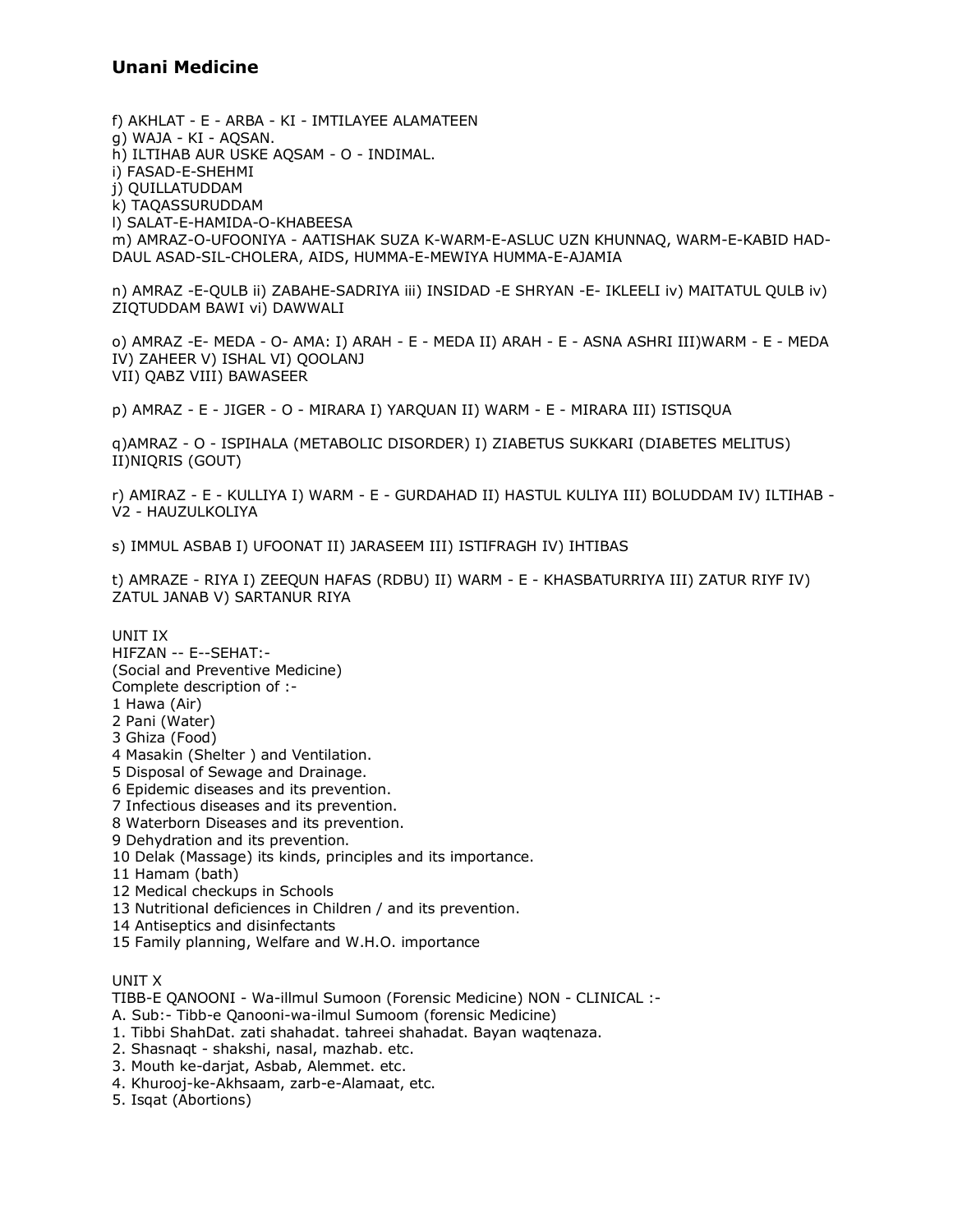6. Zina Zina bil Jabr

B. Sumoom:-

1. Kinds of Tassammum in detail and in treatment

2. Symptums of Poisoning like corrosives Alkali Acid etc

3. Mineral, Animal and Herbal origin of posioning, its signs, symptoms and treatment

4. Summom Asbia PAPER -II

SAREERIYAT (USOOL-E-TASKHEES-O-ILLAJ) (PRINCIPLES OF DIAGNOSISI AND TREATMENT) UNIT I 1. Diagnostic methods of Unani system

a) NAZB - pulse and its kinds

b) BAUL - urine examination

c) BARAZ - stool examination.

2. Examination of patient (systemwise).

3. USOOL-E-ILAJ of the following:

a) FALIJ b) LAQWA c) ZEEQUNNAFAS d) WATAUL MAFASIL ALAQ

e) ARQUAN f) BARS q) CHUNBAL h) SHAQEEQUA

4. ISTHIFRAGH-O-IHTIBAS

5. TAFREEQI-TASHKHEES

a. OARAHE - MEDA-O-ASNA ASHRI

b. IOTINAOUR RAHAM-O-SARA

c. RIBU-O-BUHER

d. ZATUL JANAB-O-ZATUR RIYA

e. WAJAUL NAFASK-O-NIORIS

f. NAFSUDDAM-O-OAIUDDAM

g. SAMMIYAT-E-SANKHYA-O-HAIZA

h. ZAHEER-E-AMEEBAYEE-O-JARASIMI

i. WARM-E-ZAYAD-E-AWAR HAD-O-WARM-E- MIRARA

j. YARQUAN-E-SUDDI-O-GHAIR SUDDI.

6.

a) FASAD b) TAKMEED c) HUQNA d) TAREEQ e) IDRAR

f) ISHAL q) ALAQ h) HAJAMAT i) KAI

7. GHIZA-KE-AHKAMAT

UNIT II

MOALIJAT - I (GENERAL MEDICINE):-

a) Arraz-e-Ras-o-Sadr 1 SUDA-E-SHIRKI MEDI 2 SHAQEEQA 3 FALIJ

4 LAQWA 5 SARA 6 DUAR

7 NISYAN 8 ZEEQUN NAFAS 9 SUAL

10 WARM-E-SHUAIB 11 ZATUR RIYAH 12 ZATUL JANAB

13 SIL-O-DIKH 14 KHAFKHAN 15 ZIGTUDDAM QAWI

16 RASHA 17 TASHANNUJ 18 MAIENKHULIYA

19 ISTHISQUA E-GHILAFUL QULB 20 ITTISAUL QULB

UNIT III

MOALITAT - II(GENERAL MEDICINE) :a) Amarz-e-batan-o-Aana 1 ZOAF-E-HAZM-O-TUKHMA 2 WARM-E-MEDA 3 QAYYUDDAM 4 WAJAUL FAWWAD 5 QARAH-E-MEDAASNA ASHRI 6 SARTAN-E-MEDA 7 ZOOSANTARIA 8 ZAHEER 9 DEEDAN-E-AMA 10 WARM-E-ZAEED-E-AUAR 11 BAWASEER 12 YAROUAN 13 DUBELA - E - KABID 14 SOOL QINIYA 15 ISTHISQUA 16 SIGHRUL KABID 17 WARM-E-MIRARA 18 IZAMUT TIHAL 19 ISTHISQUA E-GHILAFUL QULB 20 ITTISAUL QULB 21 HASATUL MIRARA 22 ZIABETUS SUKKARI 23 ZOAF-E-KULIYA 24 HASATUL KULIYA 25 BAUL UDDAM 26 IHTIBASUL BAUL 27 SOZAK 28 AATISHAK 29 ZOAF-E-BAH 30 WARM-E-BAREE TOON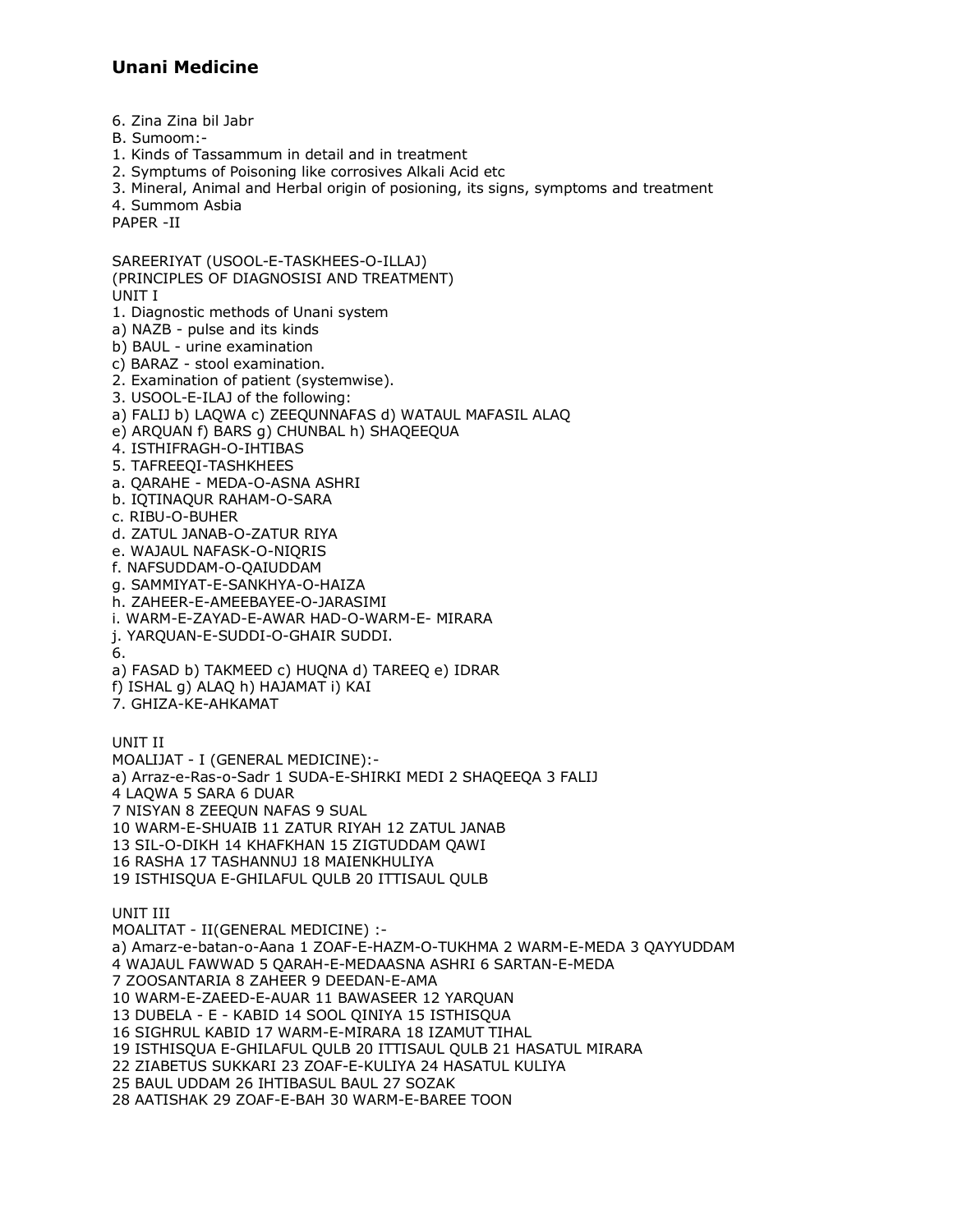31 WARM-E-KULIYA

MOALIJAT-(GENERAL MEDICINE-III):-**UNIT IV** a) Amraz-e-Aamma-o 1 BARS 2 NAR-E-FARSI 3 JARB-O-HIKKA 4 CHUNBAL 5 SHARA 6 QOOBA 7 WATAUL NAFAS 8 NIQRIS 9 IRQUNNASA 10 WAJAUL QUTN 11 WAJAUL UNQ 12 LAYEENUL IZAM 13 ASKERBOOT b) Hummiyat - o - Anraz - E - Mutaddi 1 HUMMA-E-AJANIA 2 HUMMA-E-MEVIA 3 SHATRUL GHIB 4 GHIBB-E-KHALISA 5 KHUNNAN 6 SHAHEEQUA 7 KALAZAR 8 DENGUE FEVER 9 TAWOON 10 HAIZA

UNIT<sub>V</sub>

MOALIJAT (KHUSOOSI)-IV:-Special Medicine a) AQSAM-E-DALAK b) TAKMEED c) FASAD d) TAREEQ e) ALAQ f) HAJAMAT q) AML-E-KAI h) IDRAR i) ISHAL j) NUZJ k) HAMMAM I) RIYAZAT m) QAI n) HUQNA o) TANFEES

**UNIT VI** 

#### JARAHIJAT (SURGERY):-

- 1. Anti septics and Disinfectants and Jaraseem
- 2. Immunity and its kinds and vaccines
- 3. Pyaemia, Texaemia, Septicaemia
- 4. Carbancle, sinus and Fistula, Abscess, Gangrene, Anthrex, Monoliasis,

Tetanus

- 5. Hansons Disease, its prevention, signs, Symptoms and treatment.
- 6. Atishak, veneral Disease, Syphilis, Goworrhoea
- 7. classification of wounds.
- 8. Haemorrhage its prevention and Treatment
- 9. Shock, its management
- 10. Acute Abdomen
- 11. Trauma, Head injury Foreign body in Respiratory passages and dygestive passager.
- 12. Breast Diseases, Liver Absesss Intestinal obstruction, Renal Diseases, Renal Calculus, Haematuria.
- 13. Hydrocele, Hernia, Periponitis
- 14. Fracture, dislocation, Bandages
- 15. Sterilization in detail
- 16. Pre-operative and post operative care.

#### UNIT VII

ILMUL-QABALAT:-

- 1. Menstruation (Haiz) placenta (Masheema) Growth and disease of placenta (Masheema)
- 2. Growth of foetus (Janeen) Feetal circulation
- 3. Hamal (Pregnancy) clinical symptoms and signs and diagnosis, differential diagnosis of pregnancy, False pregnancy
- 4. Anti-natal care. examination of fundal height
- 5. Delivery and stages of labour.
- 6. Teximia of pregnancy (Tasmum-e-Hamal)
- 7. Anti-partum and post-partum haemorrage diseases during pregnancy

UNIT VIII

AMRAZ-E-NISWAN (GYNAECOLOGY):-

a) Amraz - E - Ana

1 AWRAM-E-FURZ 2 BASOORUL FURZ 3 QUROOH-UL- FURZ

4 INSHIQAQUL FARZ 5 HIKKATUL FARZ 6 ITTISAQUAL SHAFRAIN